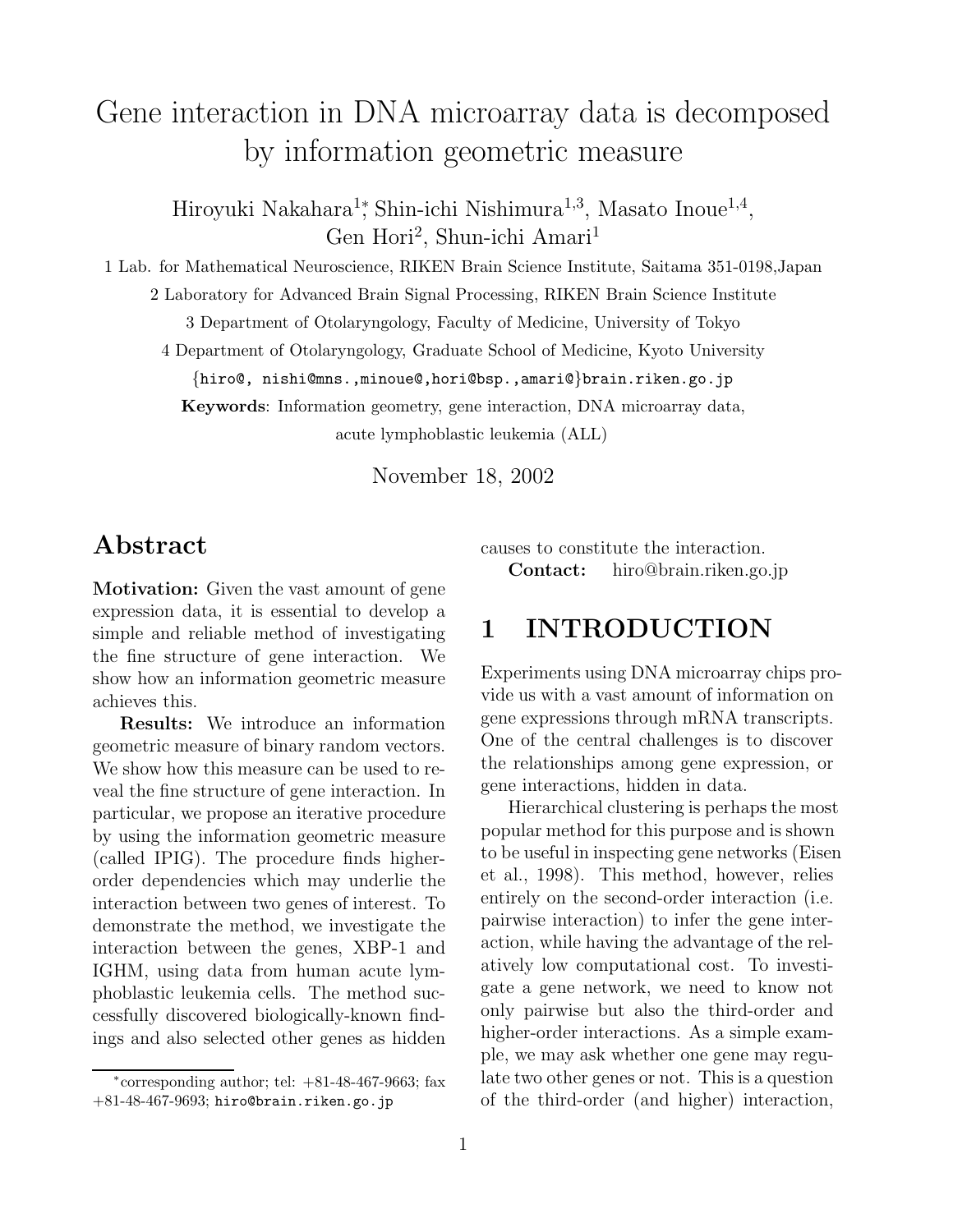not of the second-order. Recently, graphical models (GMs), including Bayesian networks, have been proven to be useful in inspecting a gene network(Friedman et al., 2000; Pe'er et al., 2001). GMs are a general framework in statistics and computer science to investigate interaction of random variables (Pearl, 1988; Lauritzen, 1996) and can investigate the higher-order interaction of a gene network, using a graphical structure under the *strong* definition of conditional independence (Whittaker, 1990).

The present study, based on the information geometry framework (Amari and Nagaoka, 2000), focuses on a specific simple probability model, a probability of a binary random variable vector and its log linear expansion (Bishop et al., 1975; Akutsu et al., 2000). With this model, we investigate the gene interaction under the *weak* definition of conditional independence and thereby show that our approach can investigate the finer structure of gene interaction. Specifically, we present an iterative procedure (called IPIG) to decompose a pairwise interaction of the two genes into the elements of higher-order interactions. This procedure is simple and easy to implement, once we fully utilize the properties of the model(Amari, 2001; Nakahara and Amari, 2002a; Nakahara and Amari, 2002b). This procedure would have strong merit in microarray data analysis.

The present paper is organized as follows. First, we summarize the properties of the information geometric measure. Second, we propose the iterative procedure, IPIG, to utilize the measure to investigate gene interaction. Third, we touch upon our preprocessing by which we convert the real-valued gene expressions in microarray data to the information geometric measure. Fourth, we show its validity using a microarray dataset of human acute lymphoblastic leukemia cells (Yeoh et al., 2002) and investigate an interaction of two genes, XBP-1 and IGHM<sup>1</sup>. Finally, a discussion follows.

### **2 METHODS**

### **2.1 Conditional independence**

We begin by discussing two definitions, namely weak and strong definitions, of conditional independence. For simplicity, let us consider an example of three variables where two variables  $(X_1, X_2)$  are independent conditionally to the other  $X_3$ . Then we write

$$
P(X_1, X_2 | X_3) = P(X_1 | X_3) P(X_2 | X_3).
$$

The strong definition of conditional independence asserts that the above equation should hold regardless of the values taken by  $X_3$ , whereas the weak definition concerns whether the above relation holds or not, given a specific value taken by  $X_3$ . That is, when  $X_3$  is binary, taking 0 or 1, under the weak definition, we would ask, separately, whether  $P(X_1, X_2 | X_3 = 0) = P(X_1 | X_3 = 0)P(X_2 | X_3 = 0)$ 0) holds and/or  $P(X_1, X_2 | X_3 = 1) = P(X_1 | X_3 =$  $1)P(X_2|X_3 = 1)$  holds, whereas we say this conditional independence holds under the strong definition only when both equations holds.

### **2.2 Information geometric measure**

Here, we briefly mention a general log linear model of a binary random variable vector. Any probability distribution of binary random vectors can be exactly log-expanded. Thus, we emphasize that when we say the log linear 'model', it refers to this exact log linear expansion, not to any kind of approximated expansion. See (Amari, 2001; Nakahara and Amari, 2002b) and also (Bishop et al., 1975) for further details.

Let us denote an  $n$ -dimensional binary random variable vector by  $X = (X_1, \dots, X_n)$ . Each  $X_i$  represents one gene and takes the

<sup>1</sup>Gene names below are abbreviated according to

UniGene standards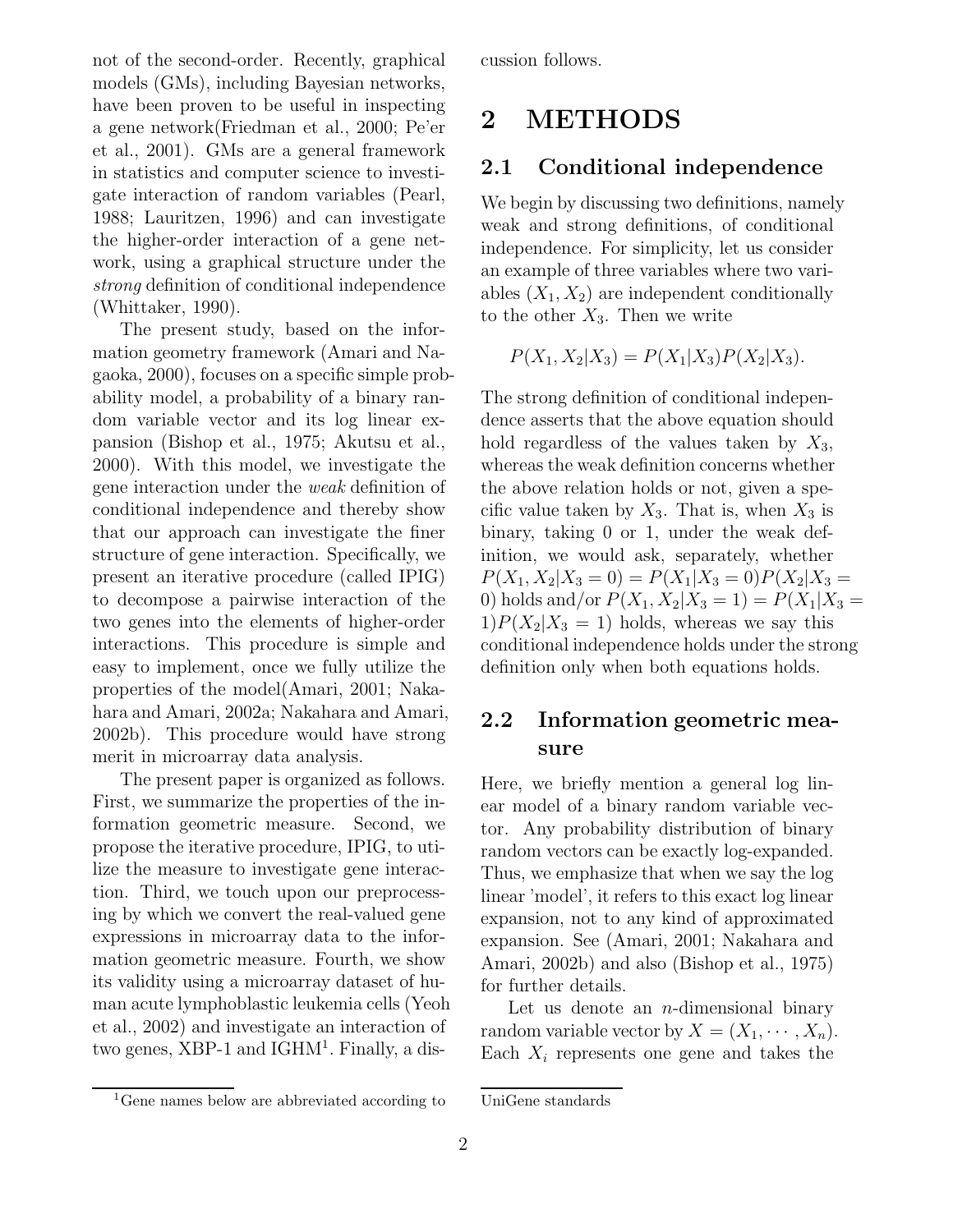values 0 or 1, indicating that  $X_i$  is not expressed or is fully expressed, respectively, in each microarray experiment. In general, the gene expressions in microarray data are real values (i.e. taking any values in [0, 1] in the above notation). For the moment, however, let us assume that the gene expression,  $X_i$ , is binary, for presentation simplicity, till Sec  $2.6^2$ .

Let  $p = p(x), x = (x_1, \dots, x_n), x_i = 0, 1,$ be its probability. Each  $p(x)$  is given by  $2^n$ probabilities

$$
p_{i_1\cdots i_n} = \text{Prob}\left\{X_1 = i_1, \cdots, X_n = i_n\right\},
$$
  

$$
i_k = 0, 1, \text{ subject to } \sum_{i_1, \cdots, i_n} p_{i_1\cdots i_n} = 1
$$

and hence, the set of all the probability distributions  $\{p(x)\}\$ forms a  $(2^n - 1)$ -dimensional manifold  $S_n$ . One coordinate system of  $S_n$ is given by the expectation parameters,

$$
\eta_i = E[x_i], \ \eta_{ij} = E[x_i x_j], \ (i < j), ..., \n\eta_{12\cdots n} = E[x_1 \cdots x_n]
$$

which have  $2^n - 1$  components. This coordinate system is called  $\eta$ -coordinates in  $S_n$  (Amari 2.3) and Nagaoka, 2000). On the other hand,  $p(x)$  can be exactly log-expanded by

$$
\log p(\boldsymbol{x}) = \sum \theta_i x_i + \sum_{i < j} \theta_{ij} x_i x_j + \sum_{i < j < k} \theta_{ijk} x_i x_j x_k + \dots + \theta_{1 \cdots n} x_1 \dots x_n - \psi, \quad (1)
$$

where the indices of  $\theta_{ijk}$ , etc. satisfy  $i <$  $j < k$ , etc and  $\psi$  is the normalization term, corresponding to  $-\log p(x_1 = x_2 = \dots =$  $x_n = 0$ ). The terms  $\theta_{ijk}$  together have  $2^n$  – 1 components, forming another coordinate system, called  $\theta$ -coordinates (Amari and Nagaoka, 2000). Each term can be easily computed (see Sec 2.3).

Given gene expression data, both of the above coordinates can be easily estimated in principle. Information geometry assures us that the  $\eta$ -coordinates and  $\theta$ -coordinates are dually orthogonal coordinates. This property remarkably simplifies an investigation on dependency of random variables, as shown below.

In a most general case, a  $n$ -dimensional binary random vector results in  $2^n - 1$  dimensional coordinates. In microarray data, n may become  $\mathcal{O}(10^4)$  so that we are unlikely to have enough samples to estimate all coordinates. Any method needs to use some assumptions to overcome the limited number of trials. For example, hierarchical clustering assumes only the pair-wise interaction. GMs use the strong definition of conditional independence, limit candidates of graph structure, incorporate prior knowledge (i.e., Bayesian) and so on. Similarly, in our approach, we should not use a full model but restrict the model in some ways (Nakahara and Amari, 2002b). The IPIG proposed below is one such approach.

### **2.3 Conditional independence in information geometric measure**

We discuss here the relation of conditional independence (under the weak definition) with the information geometric measure, i.e.,  $\theta$ coordinates in Eq 1. One of the key advantages to use the information geometric measure is that it allows a succinct expression of the weak conditional independence, as shown in Theorem 1 below.

Let us divide the indices,  $i = 1, ..., n$ , into the three mutually exclusive, non-empty subsets, denoted by  $(A, B, C)$ . Below, we indicate any elements of each of  $A, B$  etc by small letters (e.g.,  $a \in A$ ). Given  $X =$  $(X_1, \dots, X_n)$ , we use the notation  $X_A$ , which refers to the set of  $X_i$ , whose indices belong to A. Then, we have  $X = X_A \cup X_B \cup X_C$ .

<sup>2</sup>In our analysis, we do not actually take gene expression to be binary. Section 2.6 describes how we convert real-valued data to the coordinates of the log linear model.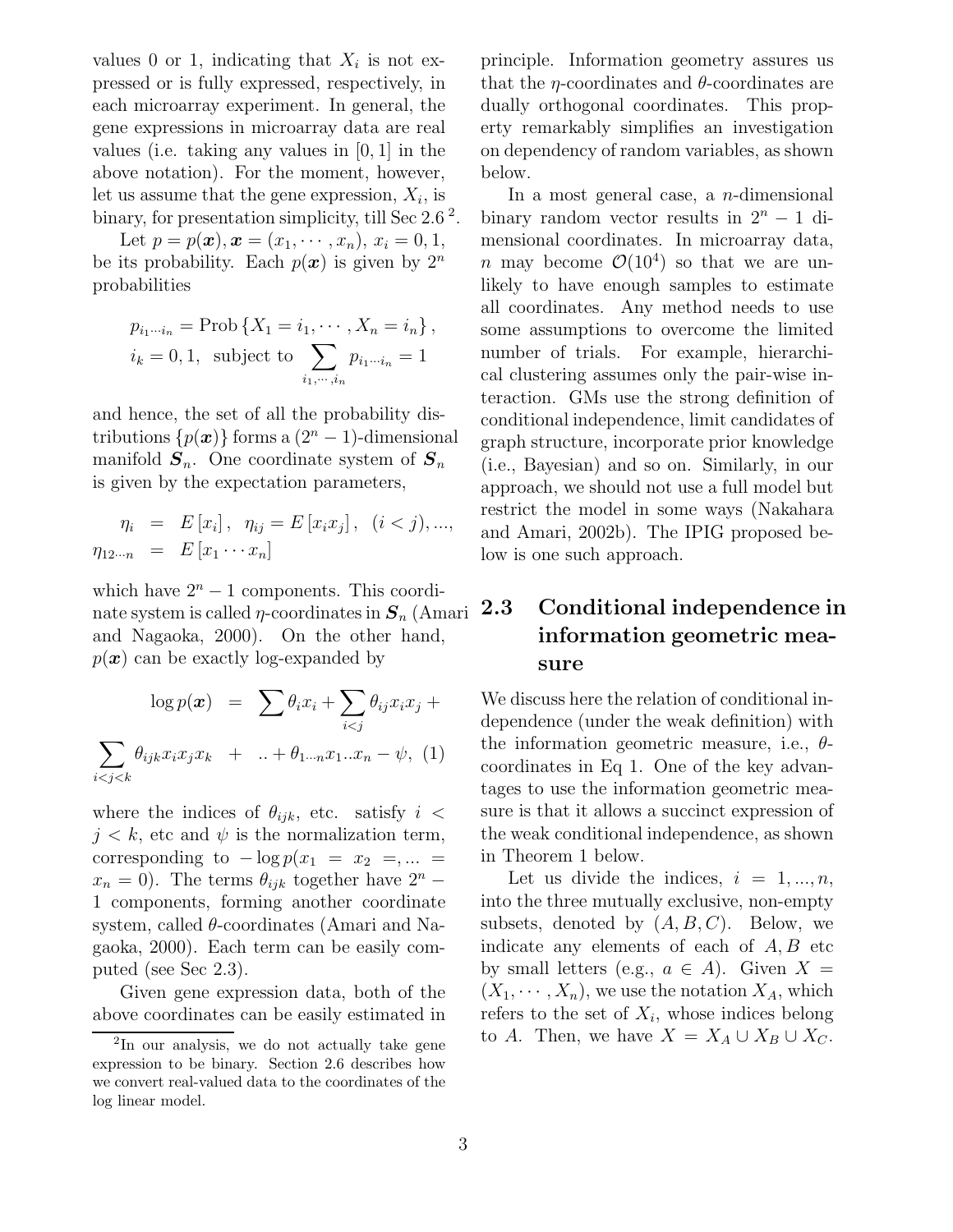Consider the following equation,

$$
P(X_A, X_B | \boldsymbol{x}_C) = P(X_A | \boldsymbol{x}_C) P(X_B | \boldsymbol{x}_C),
$$
\n(2)

where we used  $\boldsymbol{x}_C$ , instead of  $X_C$ , to indicate that we consider the above equation with respect to a specific value of  $X_C$ , i.e.,  $\boldsymbol{x}_C$ . Given  $x_C$ , we divide the indices of C into two terms,

$$
C_0 = \{i; x_i = 0, i \in C\}, \ \ C_1 = C - C_0. \ \ (3)
$$

Each component of the  $\theta$ -coordinates (Eq 1) corresponds to the set of indices (e.g.,  $\theta_{12457}$ ) corresponds to the set of indices  $\{1, 2, 4, 5, 7\}$ . Using this correspondence, We now define the subset of  $\theta$ -coordinates as follows,

$$
\Theta(A, B; C_0) = \{ the components whoseindices include a, b but not c0 \}. (4)
$$

Then, we have

**Theorem 1**

 $\text{Eq } 2 \Longleftrightarrow \sum_{\theta \in \Theta(A,B;C_0)} \theta = 0.$ 

Proof is omitted (see (Whittaker, 1990) for the different but related theorem and its proof). The above theorem is given with a simplest case, i.e, Eq 2 provided  $X = X_A \cup$  $X_B \cup X_C$ , for the presentation simplicity. It suffices for the present paper. The generalization is possible. For example, when there are more than two conditioned variables, e.g.,  $P(X_A, X_B, X_C | \boldsymbol{x}_D) = P(X_A | \boldsymbol{x}_D) P(X_B | \boldsymbol{x}_D)$  $P(X_C|\boldsymbol{x}_D)$ , we can prove the similar condition recursively. Also, the condition in case of  $X_A \cup X_B \cup X_C \subset X$  can be derived similarly.

#### **2.3.1 Three variable case**

For the three variable case, the log linear model is given by

$$
\log p(\boldsymbol{x}) = \sum \theta_i x_i + \sum \theta_{ij} x_i x_j +
$$

$$
\theta_{123} x_1 x_2 x_3 - \psi.
$$

Any distribution of three binary random variables can be represented by this model. It is easy to compute all coefficients, i.e. easy to estimate them from gene expression data, e.g.,  $\theta_1 = \log \frac{p_{100}}{p_{000}}, \ \theta_{123} = \log \frac{p_{111}p_{100}p_{010}p_{001}}{p_{110}p_{101}p_{001}p_{000}}.$ As an example, let us seek the condition of  $P(X_1, X_2|x_3) = P(X_1|x_3)P(X_2|x_3)$  with respect to  $\theta$ -coordinates. By Theorem 1, we find  $\theta_{12} = 0$  and  $\theta_{12} + \theta_{123} = 0$  in the cases of  $x_3 = 0$  and  $x_3 = 1$ , respectively.

Obviously, we then have  $P(X_1, X_2|X_3) =$  $P(X_1|X_3)P(X_1|X_3) \iff \theta_{12} = \theta_{123} = 0,$ that is, the relation under the strong definition of the conditional independence. GMs exploit this relationship.

In contrast, using  $\theta$ -coordinates with the weak definition, we can dig into a finer structure of gene interaction.  $\theta_{12}$  and  $\theta_{123}$  have distinct meanings:  $\theta_{12}$  indicates the interaction of the two genes,  $X_1$  and  $X_2$ , only when  $X_3 = 0$ , while  $\theta_{12} + \theta_{123}$  indicates the interaction when  $X_3 = 1$ . Furthermore,  $\theta_{123}$ indicates the difference of the interaction between the cases of  $X_3 = 0$  and  $X_3 = 1$ . Hence, for example, if we find  $\theta_{12} = 0$  but  $\theta_{123} \neq 0$ , two genes,  $X_1$  and  $X_2$ , are (conditionally to  $X_3$ ) independent only when the gene  $X_3$  is not expressed  $(X_3 = 0)$ , but become dependent when the gene  $X_3$  is expressed  $(X_3 = 1)$ . This is useful for understanding the effect of the gene  $X_3$  on the other two genes. Finally, we note that their signs can be understood naturally. For example, the sign of  $\theta_{12}$  indicates the positive or negative interaction respectively when  $X_3 = 0$ .

#### **2.3.2 Four variable case**

The log linear model now becomes

$$
\log p(\boldsymbol{x}) = \sum \theta_i x_i + \sum \theta_{ij} x_i x_j +
$$

$$
\sum \theta_{ijk} x_i x_j x_k + \theta_{1234} x_1 x_2 x_3 x_4 - \psi.
$$

Let us consider one example,

$$
P(X_1, X_2 | x_3, x_4) = P(X_1 | x_3, x_4) P(X_2 | x_3, x_4)
$$

for all four possible cases, i.e.,  $(x_3, x_4)$  =  $(0, 0), (0, 1), (1, 0), (1, 1)$ . By Theorem 1, we get four corresponding conditions,  $\theta_{12} = 0$ ,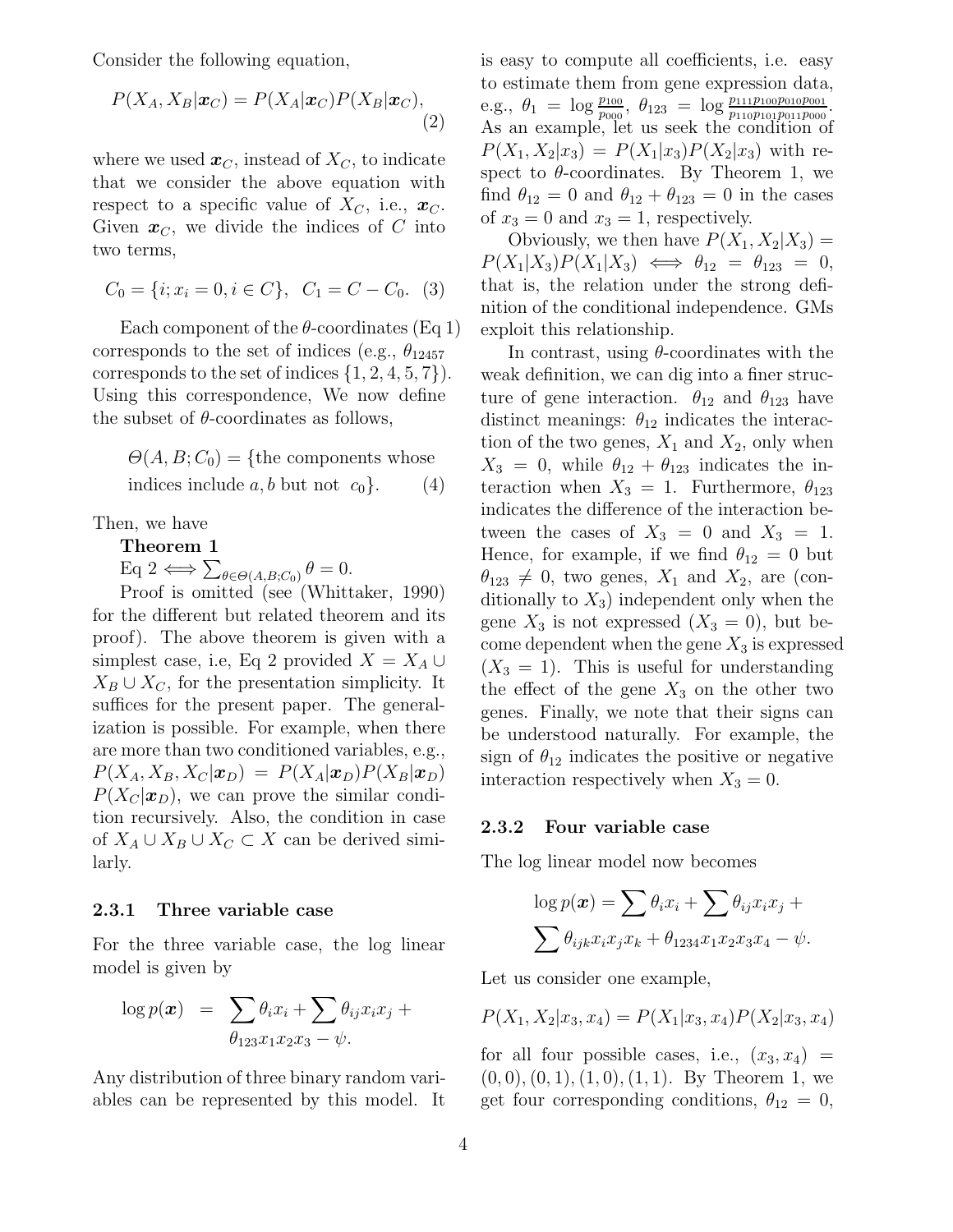$\theta_{12} + \theta_{124} = 0$ ,  $\theta_{12} + \theta_{123} = 0$  and  $\theta_{12} + \theta_{123} + \theta_{124}$  $\theta_{124} + \theta_{1234} = 0$  in this order. Comparison of these values estimated from microarray data provides us with valuable information. For example, comparing the last two conditions, we note that  $\theta_{124} + \theta_{1234}$  indicates the difference of the interaction of  $X_1$  and  $X_2$  between two cases of  $X_4 = 0$  and  $= 1$ , conditional to  $X_3 = 1$ . We will use these features in an iterative procedure below.

Let us remark on the relation between three and four variable cases, using example of  $\theta_{123}^3 = \log \frac{p_{111}p_{100}p_{010}p_{001}}{p_{110}p_{101}p_{011}p_{000}}$  for the three variable model (and  $\theta_{123}^4$  for the four variable model). First, we must note  $\theta_{123}^3 \neq \theta_{123}^4$ , since  $\theta_{123}^4 = \log \frac{p_{1110}p_{1000}p_{0100}p_{0010}}{p_{1100}p_{1010}p_{0010}p_{0000}}$ . This is because the three variable model ignores the fourth variable influence on the three variables. In general, a smaller model may miss a finer interaction which can be represented in a larger model. By inspection, we see that  $\theta_{123}^4$  indicates the third-order interaction among  $(X_1, X_2, X_3)$  conditional to  $X_4 = 0$ , while  $\theta_{123}^3$  indicates the third-order interaction regardless of the value of  $X_4$ . We also note that a simple calculation yields  $\theta_{123}^4$  +  $\theta_{1234}^4 = \log \frac{p_{1111}p_{1001}p_{001}p_{0011}}{p_{1101}p_{011}p_{0011}p_{0001}}$  so that it indicates the third-order interaction conditional to  $X_4 = 1$ . Thus, there is a hierarchical nature in the  $\theta$ -coordinates with respect to the number of variables.

#### **2.4 Quantifying estimates**

In statistical estimation of parameters for a probability model of multiple random variables, in general, we have to take care of dependency between random variables, because their dependency may lead to correlated estimation errors. For example, this is why GMs need to '*propagate beliefs*' and/or '*estimate graph structure*' (Lauritzen, 1996; Pearl, 1988). Taking into account such dependencies, we need to quantify significance of its estimated values. Here we show how we can do so for the information geometric measure. Due to the limited space, here, we only

discuss a simple case in the three variable model. See (Nakahara and Amari, 2002b) for more details and also (Bishop et al., 1975; Whittaker, 1990).

Let us first write  $\theta$ - and  $\eta$ -coordinates;

$$
\begin{array}{lll}\n\boldsymbol{\theta} & = & (\theta_1, \ldots, \theta_7) = (\theta_1, \theta_2, \theta_3; \theta_{12}, \theta_{13}, \theta_{23}; \theta_{123}), \\
\boldsymbol{\eta} & = & (\eta_1, \ldots, \eta_7) = (\eta_1, \eta_2, \eta_3; \eta_{12}, \eta_{13}, \eta_{23}; \eta_{123}).\n\end{array}
$$

Estimation of these coefficients from data is very easy. Estimation errors of the dual coordinates are orthogonal to each other, in other words, we can estimate any subset of  $\theta$ -coordinates independently of the complementary subset of  $\eta$ -coordinates. Quantification of the estimated values can be done via the Fisher information matrix of the mixed coordinates. This Fisher information matrix has a simple structure again due to the dual orthogonality, resulting in an easy procedure of quantification (Nakahara and Amari, 2002b).

To use the above properties of the dually orthogonal coordinates, we now introduce the mixed coordinates as follows.

$$
\boldsymbol{\zeta}_{k}=(\zeta_{1},...,\zeta_{7})=(\eta_{1},...,\eta_{k-1},\theta_{k},\eta_{k+1}...,\eta_{7})
$$

Each of these mixed coordinates  $(k = 1, ..., 7)$ is useful in singling out different dependency. Let us now focus on the case of  $\zeta_7$ ;  $\zeta_7$  is useful to single out the triplewise dependency (interaction) i.e.,  $\theta_7 = \theta_{123}$ , regardless of the first-order and the second-order modulation of variables, which are represented by  $(\eta_1, \ldots \eta_6)$ .

Let our estimate of expression data  $\hat{\zeta}_7 =$  $(\hat{\eta}_1, \ldots, \hat{\eta}_6, \theta_7)$  and suppose our null hypothesis, denoted by  $\boldsymbol{\zeta}_{7}^0$ , is given by  $\boldsymbol{\zeta}_{7}^0 = (\hat{\eta}_1, \dots, \hat{\eta}_6, \theta_7^0)$ , where  $\theta_{7}^0 = 0$ . The difference in  $\zeta_7$ , i.e.,  $\Delta \zeta_7 = \hat{\theta}_{123} - \theta_{123}^0 = \hat{\theta}_7$ , is not quantified yet. This is because the metric varies at each probability distribution  $p(x; \zeta_7)$ . We can, however, quantify the discrepancy between  $p(\boldsymbol{x}; \boldsymbol{\zeta}_7^0)$  (null hypothesis) and  $p(\boldsymbol{x}; \hat{\boldsymbol{\zeta}}_7)$ (our estimate) by the KL divergence,

$$
D(\boldsymbol{\zeta}_7^0; \hat{\boldsymbol{\zeta}}_7) = \sum_{\boldsymbol{x}} p(\boldsymbol{x}; \boldsymbol{\zeta}_7^0) \log \frac{p(\boldsymbol{x}; \boldsymbol{\zeta}_7^0)}{p(\boldsymbol{x}; \hat{\boldsymbol{\zeta}}_7)}.
$$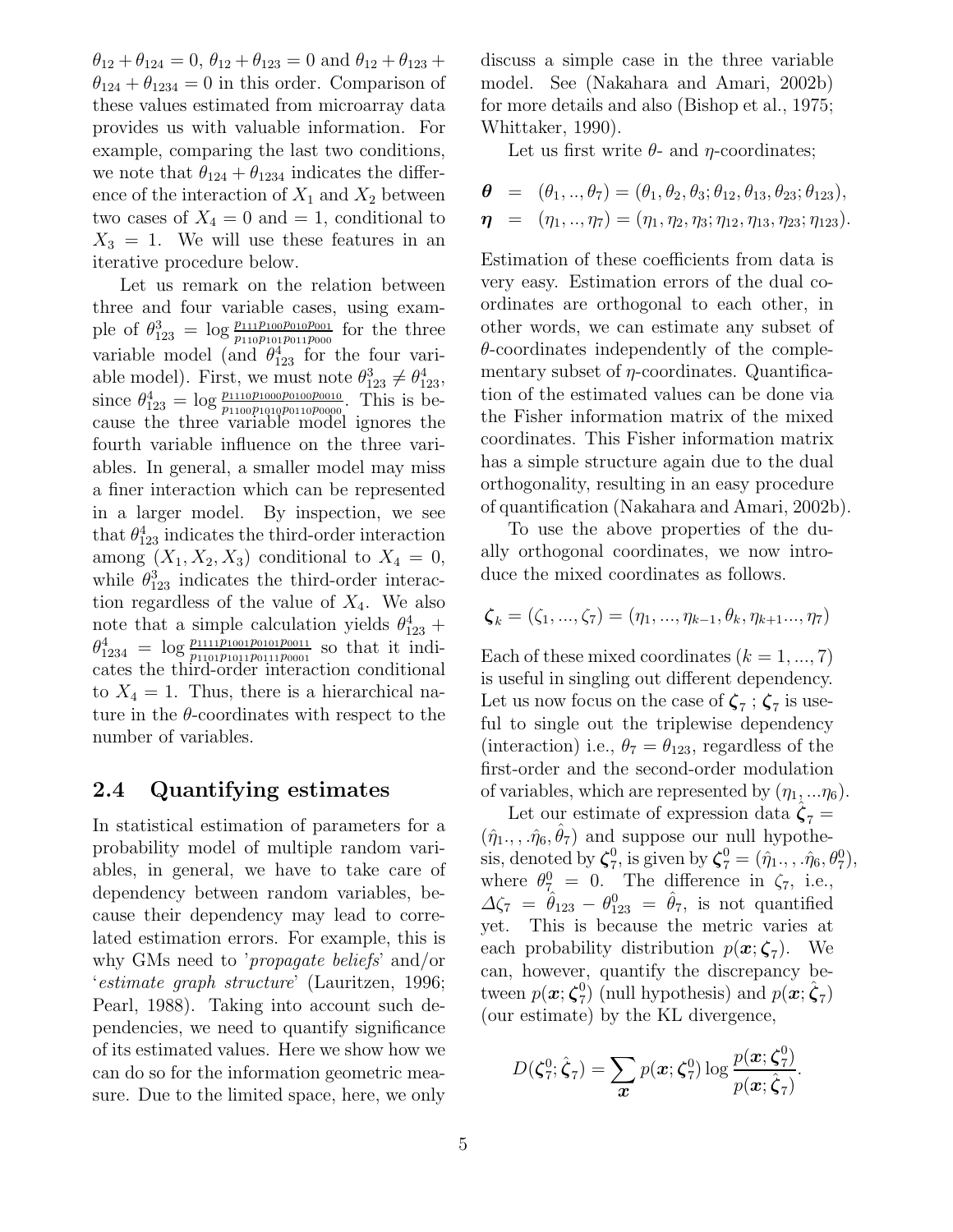The KL divergence works as a quasi-distance measure. We have, asymptotically,

$$
2ND(\zeta_7^0;\hat{\zeta}_7) \approx I_{77}(\zeta_7^0)(\Delta\zeta_7)^2
$$
  
=  $I_{77}(\zeta_7^0)(\hat{\theta}_7)^2 \equiv \lambda_7$ 

where  $N$  is the number of samples. The right hand side is a quadratic approximation of the left hand side.  $I(\zeta_7^0)$  indicates the Fisher information matrix, with dimension  $7 \times 7$ , of the mixed coordinates at the point  $\zeta_7^0$  in the probability space. Generally speaking, with this quadratic approximation, we need to use a general Riemannian metric, i.e., of the form  $\sum_{i,j=1}^7 I_{ij}(\zeta)\zeta_i\zeta_j$ . In our case, however, because of dual orthogonality, we only need to use a single component,  $I_{77}(\zeta_7^0)$  in  $I(\zeta_7^0) = (I_{ij}(\zeta_7^0))$   $(i, j = 1, ..., 7)$  and furthermore, have a simple formula of  $I_{77}(\boldsymbol{\zeta}_{7}^{0})$  (Nakahara and Amari, 2002b). Hence, we can easily quantify the estimation of  $\theta_{123}$  and then, following the formulation of the likelihood ratio test, can even get the *p*-value by  $\lambda_7 \sim$  $\chi^2(1)$ , where  $\chi^2(k)$  denotes  $\chi^2$  probability distribution with k degree of freedom.

In a similar manner, we can inspect any of  $\theta_k$  ( $k = 1, ..., 7$ ) by using  $\zeta_k$ . Furthermore, the similar procedure is available to single out any subset of  $\theta$  i.e. more than two  $\theta$ components together (Nakahara and Amari, 2002b).

### **2.5 IPIG; Iterative procedure to inspect two gene interaction**

There are various ways to utilize the information geometric measure in microarray data analysis (Nakahara and Amari, 2002b; Nakahara et al., 2002). Here we focus on the task of investigating an interaction between two genes of interest and of discovering other genes that may influence the interaction. A simple way to do so is to use a full log linear model having all genes of interest and inspect the estimated values of the  $\theta$ -coordinates. However, it is likely that the number of samples is limited (Sec 2.2) and also that candidate

genes of interest may not be known (that is, all genes in the data,  $\sim \mathcal{O}(10^4)$ , may be potentially interesting). Therefore, it is rather impractical to start with the full model.

We hence propose an iterative procedure using the information geometric measure (called IPIG). In the IPIG, given two genes of interest, we incrementally add candidate genes that may regulate its interaction. The IPIG is in the same spirit as the stepwise procedure of variable selection in regression (Draper and Smith, 1998). The selected variables may not necessarily be the best ones, when we consider all possible subsets of variables. Yet the procedure itself is easy to implement and proceed and may provide reasonably good subsets, which can be then submitted to further biological investigation.

Let us begin by denoting the two genes of interest by  $(X_{1*}, X_{2*})$ . The number of the remaining genes is  $n-2$  so that they are renumbered as  $X_3, ..., X_n$  by omitting  $X_{1*}$  and  $X_{2*}$ from the original set of genes (this renumbering is assumed below in each iteration). In this remaining set of genes, we seek the third gene,  $X_{3*}$ , which gives the maximum value of  $\theta_{12k}^3$  given  $X = (X_{1*}, X_{2*}, X_k)$ , that is<sup>3</sup>,

$$
X_{3*} = \arg\max_{X_k} \theta_{12k}^3 \ \ (k = 3, 4, ..., n).
$$

With the three variable model, this  $X_{3*}$  gives the maximal change in the interaction of  $(X_{1*}, X_{2*})$ when we compare the cases of  $X_{3*} = 0$  and  $= 1$  (see Sec 2.3.1).

Next we consider the four variable model,  $X = (X_{1*}, X_{2*}, X_{3*}, X_k)$ . Suppose we are interested in the fourth gene regulation on  $(X_{1*}, X_{2*})$  when  $X_{3*}$  is expressed  $(X_{3*} = 1)$ . We then search for

$$
X_{4*} = \arg\max_{X_k} \theta_{12k}^4 + \theta_{123k}^4 \quad (k = 4, ..., n).
$$

<sup>3</sup>More precisely, we should search for  $\arg \max_{X_k} \lambda_7$  (see Sec 2.4 for this notation). Here and below, however, for notational simplicity, we write the equations in terms of the 'raw' values (e.g.  $\theta_{123}$ ), but they should be interpreted as seeking the variable maximizing the quantified values (e.g.  $\lambda_7$ ). In the Results section, we maximized the quantified values.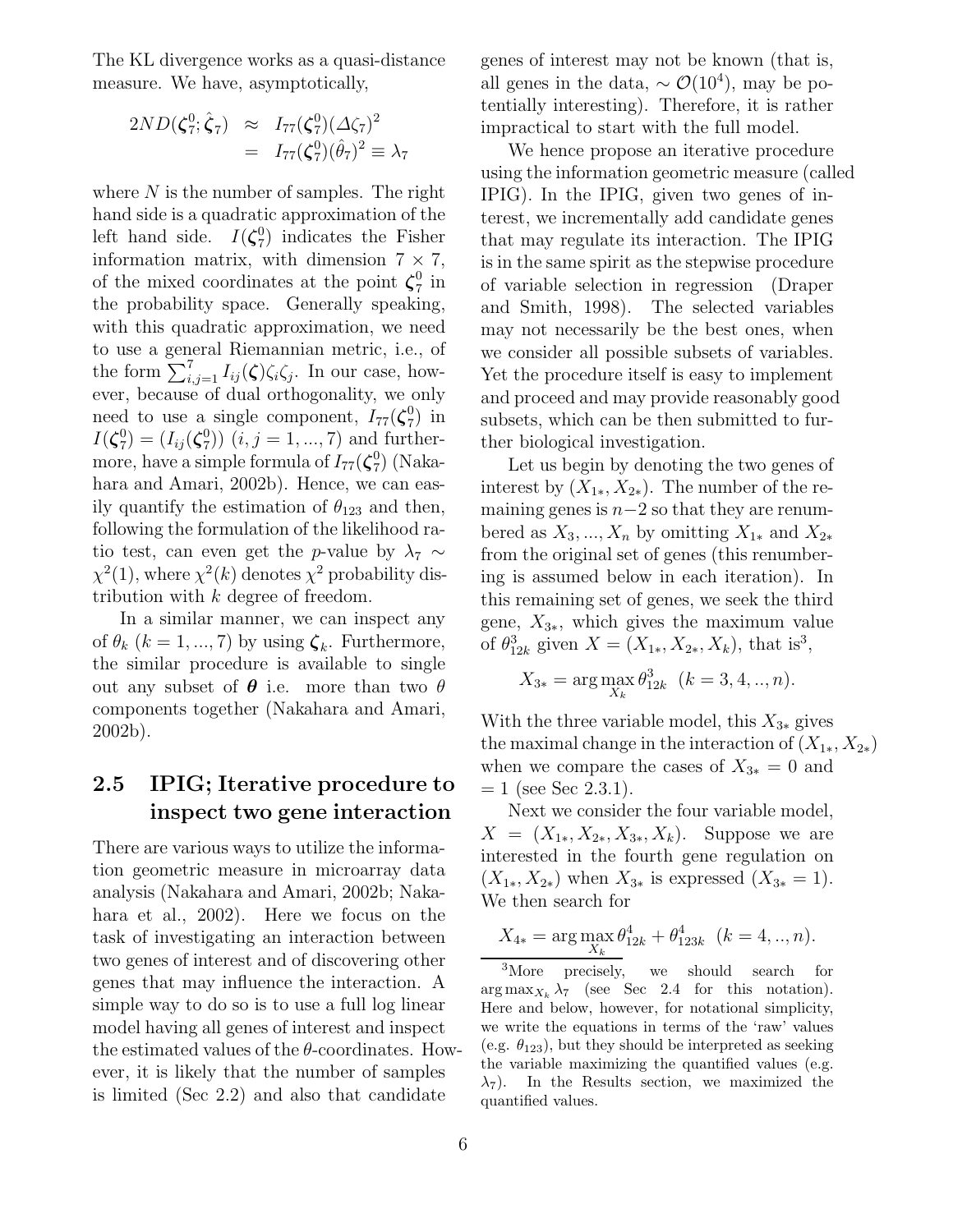This  $X_{4*}$  gives the maximal change in the interaction of  $(X_{1*}, X_{2*})$  conditional to  $X_{3*}$  = 1 (see Sec 2.3.2). Similarly, given the five variable models, when we find

$$
X_{5*} = \arg\max_{X_k} \theta_{12k}^5 + \theta_{123k}^5 + \theta_{124k}^5 + \theta_{1234k}^5,
$$

where  $k = 5, \ldots, n$ , this  $X_{5*}$  gives the maximum change in the interaction conditional to  $X_{3*} = X_{4*} = 1$ .

**General formula of IPIG:** We now provide a general formula of IPIG. Given that  $m$ genes (including  $X_{1*}, X_{2*}$ ) are selected, suppose we want to search for the  $(m+1)$ -th gene that gives maximal change in the interaction of  $X_{1*}$  and  $X_{2*}$  conditional to a specific value of  $\boldsymbol{x}^m = (x_{3*}, ..., x_{m*}),$  where  $x_{i*} \in \{0, 1\}.$ 

To detect this  $(m + 1)$ -th gene (which is the  $(m-1)$ -th iteration), IPIG is given by

$$
X_{m+1*} = \arg \max_{X_k} \sum_{\theta \in \Delta_m} \theta, \quad (k = m+1,..,n)
$$
\n(5)

where we define  $\Delta_m$  by

$$
\Delta_m = \Theta(\{1*\}, \{2*\}; C_0^{m+}) - \Theta(\{1*\}, \{2*\}; C_0^{m-}).
$$
 (6)

Here,  $C_0^{m+}$  and  $C_0^{m-}$  denote the set of indices each of which gives  $x_i = 0$  among the indices in the specific values of  $x^{m+} \equiv (x^m, x_{m+1})$ 1) and  $\mathbf{x}^{m-} \equiv (\mathbf{x}^m, x_{m+1} = 0)$ , respectively (modified from the notation in Eq 3). As defined in Eq 4,  $\Theta({1*}, {2*}; C_0^{m+})$  denotes the subset of components in the  $\theta$ -coordinates under the log linear model of  $m+1$  variables, that is, the set of components whose indices include 1∗ and 2∗ but do not include any indices belonging to  $C_0^{m+}$ .  $\Theta({1*}, {2*}; C_0^{m-})$ is defined similarly and  $\Delta_m$  is the set of components that is included in  $\Theta({1*}, {2*}, C_0^{m+})$ but not in  $\Theta({1*}, {2*}; C_0^{m-})$ .

Notably, the evaluation of  $\sum_{\theta \in \Delta_m} \theta$  amounts to evaluating the conditional probability of the three variables (i.e.,  $X_{1*}, X_{2*}, X_k$ ), that

is,  $P(X_{1*}, X_{2*}, X_k | \mathbf{x}^m)$ . In other words, once we re-parameterize this conditional probability by  $\boldsymbol{\theta}' = (\theta'_1, ..., \theta'_7) = (\theta'_1, ..., \theta'_{123})$ , then, we have  $\theta'_7 = \sum_{\theta \in \Delta_m} \theta$ . Therefore, the quantitive evaluation derived in Sec 2.4 can be easily done in each iteration. Eq 5 can be also regarded as maximizing the difference between  $P(X_{1*}, X_{2*}|\boldsymbol{x}^{m+})$  and  $P(X_{1*}, X_{2*}|\boldsymbol{x}^{m-})$ . This property can be used by other exploratory procedures, one of which is given by (Nakahara et al., 2002). Finally, although we presented IPIG as a 'strictly' iterative procedure (i.e. building  $x^m$  iteratively), Eq 5 can be performed with any pre-chosen  $x^m$ . In other words, if there is any prior knowledge( e.g. known regulatory interaction), we can take it into account in choosing  $x^m$ , which may be called a modified IPIG.

#### **2.6 Preprocessing**

There are two steps in our preprocessing procedure. The first step is to discard genes with dubious expression and then normalize the data. The data treated in the present study is obtained by Affymetrix microarray. First, genes with low variance (below 10000) in the Average Difference (AvgDiff) value were omitted. Then, the AvgDiff values were given by  $'Log-intensity = log10(max(10, AvgDiff))'.$ Between-array normalization was performed so that the mean expression intensities of the genes for each of the arrays become equal.

The second step is to convert the normalized data into the coordinates of the log linear model. We consider the gene expression data, which take real values, as indicating only the relative degree of expression among different experimental conditions (e.g. normal cell/cancer cell). We wish to re-represent this relative degree as bounded in [0, 1], where 0 and 1 indicate zero and full expression, respectively. Then we represent interaction of genes 'through' a log linear model of a binary random vector. In other words, *we do not regard gene expression by itself as binary.* We only use the log linear model as a means to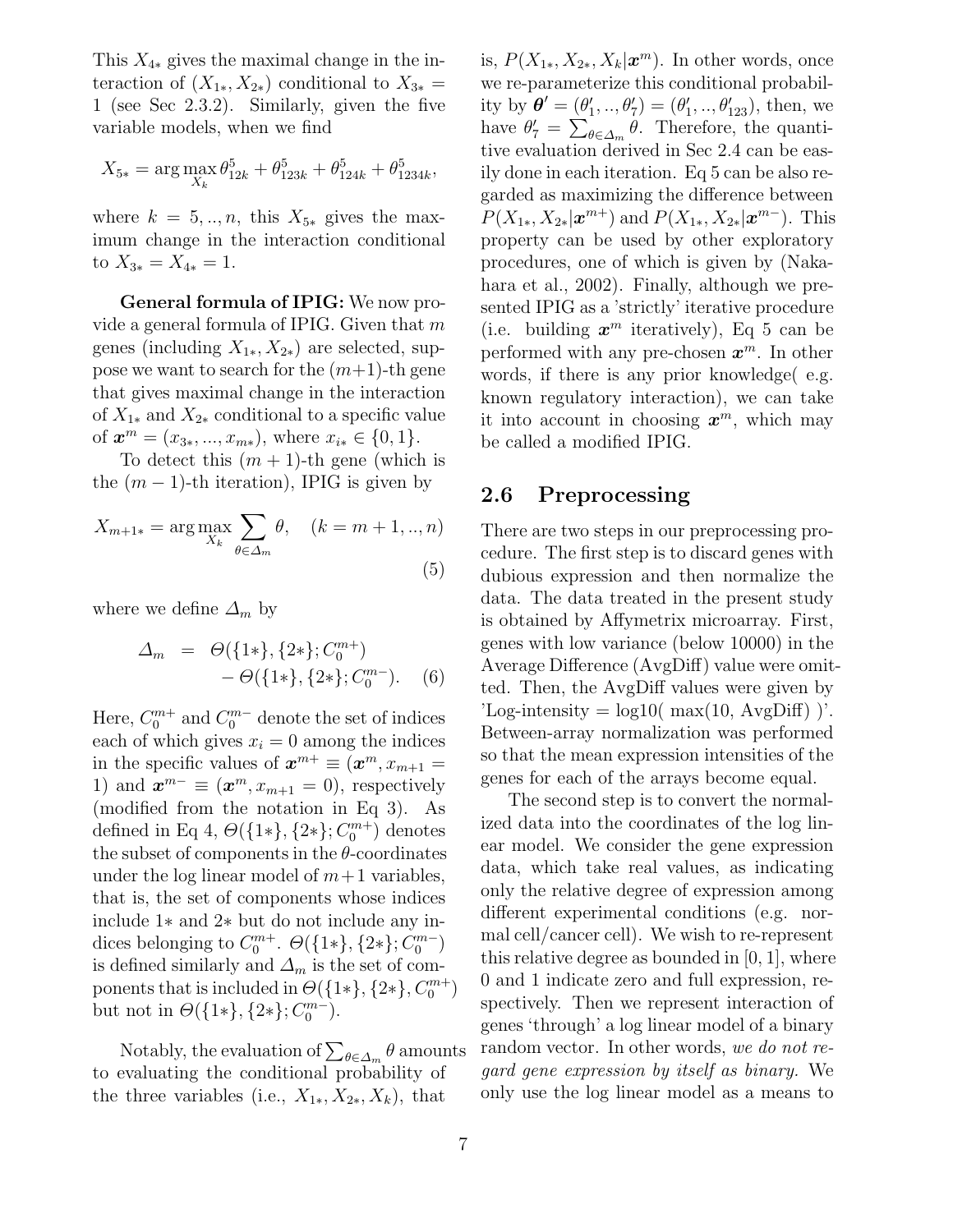represent interaction of genes as shown below.

How then can we convert a real value of each gene into a value bounded in [0, 1] There are several possibilities, and we provide one approach below. This approach is applicable to families of linear rank statistics in general (Nakahara et al., 2002) and in the present study, we adopted a simple one among them, namely rank order statistics.

We denote the samples for the variable  $X_i$  by  $X_i^N = (x_{i1}, x_{i2}, \ldots, x_{iN}, \ldots, x_{iN})$ , where each  $x_{ij}$  has a real value. We denote the rank order of  $x_{ij}$  by  $x_{i(j)}$  and then construct the corresponding  $Z_i^N = (z_{i1}, z_{i2}, \ldots, z_{ij}, \ldots z_{iN})$ , where  $z_{ij} = x_{i(j)}/N$ . Now, each  $Z_i^N$  expresses the relative degree of expression, bounded by [0, 1]. Using these  $Z_i^N$ s, for example,  $p_{100}$  is computed by

$$
p_{100} = \frac{1}{N} \sum_{j}^{N} z_{1j} (1 - z_{2j})(1 - z_{3j}).
$$

In a similar manner, all  $p_{ijk}$  (and any  $p_{i_1 i_2 \ldots i_n}$ ) can be computed, so that it is easy to obtain both  $\theta$ - and  $\eta$ -coordinates after this preprocessing. Thus, using rank order statistics, we converted real-values of gene expression to numbers bounded in [0, 1] and further mapped the bounded numbers to the  $\theta$ coordinates (and other coordinates).

### **3 RESULTS**

To demonstrate and validate our proposed method (particularly IPIG), we investigated an Affymetrix microarray dataset of human acute lymphoblastic leukemia (ALL) cells (Yeoh et al.,  $2002)^4$ , which contains 327 microarray experiments of  $12,558$  genes<sup>5</sup>. ALL is a malignant disease of the bone marrow in which lymphoid precursor cells proliferate and replace the normal hematopoietic cells of the

marrow. The malignant lymphoid precursor cells have malfunctions in the differentiation process.

In the present study, we chose to investigate the interaction between the genes XBP-1 and IGHM. XBP-1 (X-box-binding protein-1) is a gene for CREB-like transcription factor and is required for plasma cell differentiation (Reimold et al., 2001), while IGHM (constant region of heavy chain of IgM) is a subunit of immunoglobulin secreted from plasma cell. Therefore, the expression of the two genes can be expected to be somewhat positively correlated. However, Reimold et al (2001) reported that direct transcriptional control of immunoglobulin by XBP-1 was unlikely. Hence, there is a strong interest in discovering other genes that contribute to the interaction of the two genes.

(Figure 1 is around here)

In fact, there was no evident correlation between XBP-1 and IGHM, as shown in Fig 1 A<sup>6</sup>. IPIG was then employed to discover such other genes. In the first iteration of IPIG, we found that the ADPRT gene gives the maximal change<sup> $7$ </sup> in the interaction between XBP-1 and IGHM. Thus, we set

$$
(X_{1*}, X_{2*}; X_{3*}) = (XBP-1, IGHM; ADPRT).
$$

To visualize the effect of ADPRT on the interaction between XBP-1 and IGHM, the datapoints in Fig 1 A were divided into two groups, with low  $(< 0.5)$  and high  $(> 0.5)$  values of ADPRT, and plotted separately in Fig 1 B (a) and (b). The sign of  $\theta_{123}$  was negative so that the negative correlation emerged as AD-PRT was expressed (Fig 1 B b). When AD-PRT was down-regulated, the positive correlation appeared between XBP-1 and IGHM (Fig 1 B a).

IPIG next searched for the fourth gene in two different conditions, namely  $X_{3*} = 0$ 

<sup>4</sup>from http://www.stjuderesearch.org/data/ALL1

<sup>5</sup>After the first step of our preprocessing, the number of genes became 9,887.

<sup>&</sup>lt;sup>6</sup>In this and following figures, the scale of each gene is bounded by [0, 1] due to our preprocessing.

<sup>7</sup>More precisely, ADPRT gene gives the largest  $\lambda_7$ , 4.299, (which yields to  $p = 0.0382$ ).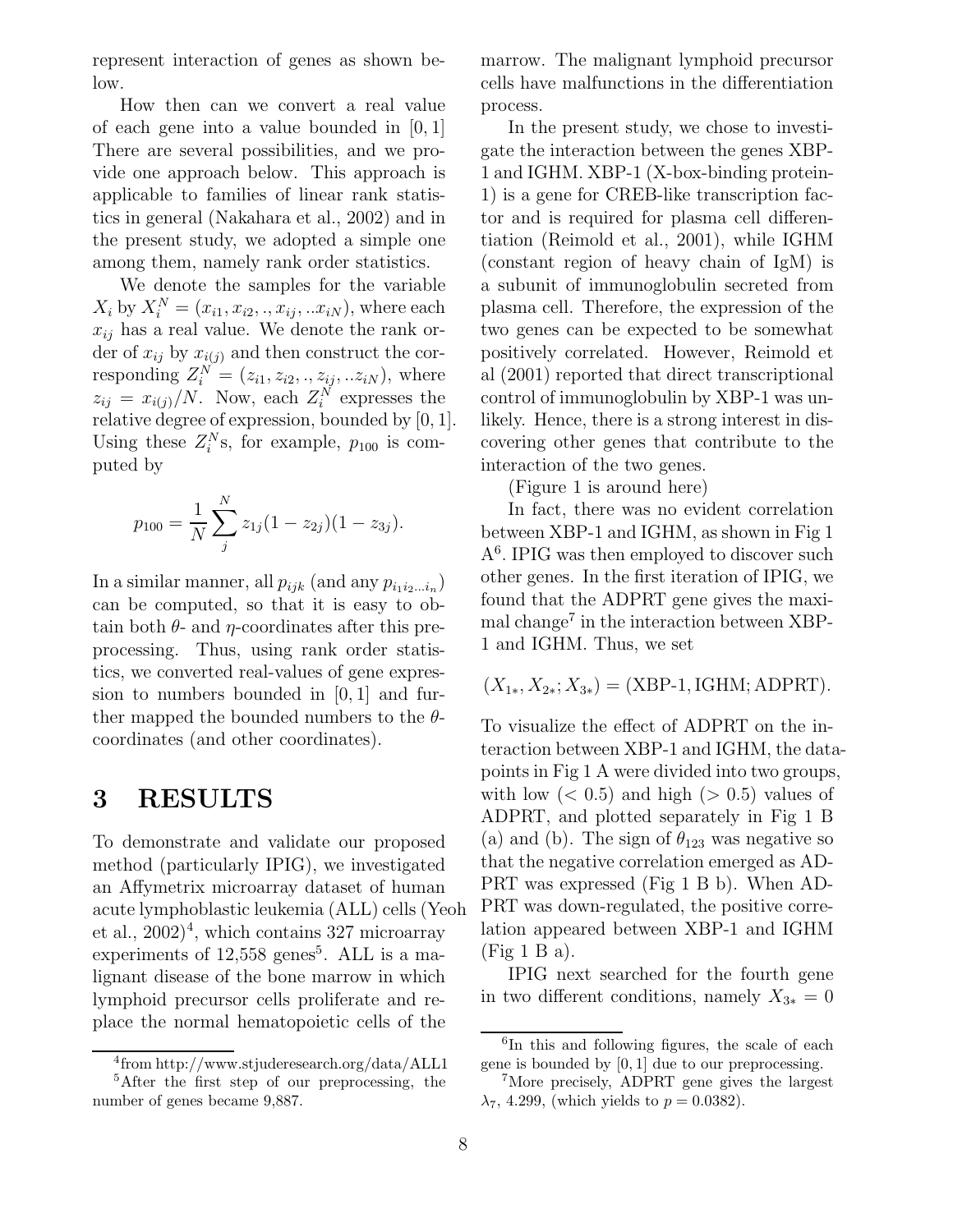and  $X_{3*} = 1^8$ . The fourth genes were found to be TM4SF2 and ZFP36L1, conditional to  $X_{3*} = 0$  and  $X_{3*} = 1$ , respectively.

We visualized each gene's modulation as follows. The modulation by TM4SF2 was shown for the data-points with low values of ADPRT (roughly corresponding to  $X_{3*} =$  $(0)^9$ . In other words, the data-points in Fig 1 B (a) were divided into groups with low and high values of TM4SF2, and re-plotted in Fig 1 C (a) and (b), respectively. We observe that the correlation in Fig 1 B (a) is modulated by the expression of TM4SF2 into Fig 1 C (a) and (b). TM4SF2 expression tends to induce the positive correlation (conditional to low ADPRT expression).

Similarly, The modulation by ZFP36L1 is shown in Fig  $1 D(a, b)$  so that data-points in Fig 1 B (b) were divided into groups with low and high values of ZFP36L1. ZFP36L1 expression is facilitatory to ADPRT and acts to strengthen the negative correlation between XBP-1 and IGHM (conditional to high AD-PRT expression).

The fifth gene was then searched by IPIG in two conditions, namely  $(X_{3*} = 0, X_{4*} =$ 1), where  $X_{4*} = TM4SF2$ , and  $(X_{3*} = 1, X_{4*} =$ 1), where  $X_{4*} = ZFP36L1$ . We then obtained AF1Q and DFKZp586C1019, respectively; the corresponding figures are Fig 1 E and F. We can make observations on the modulation of each gene, similarly to the above. AF1Q expression tends to cause a stronger positive correlation, and DFKZp586C1019 expression a stronger negative correlation, between XBP-1 and IGHM (also see below).

(Figure 2 is around here)

Figure 2 summarizes the relation of genes found by IPIG with respect to their modulation on the interaction between XBP-1 and IGHM. This diagram should not be taken rigidly but should be considered as a guide for further biological examination.

We don't have a complete biological explanation for the relationship of genes found by IPIG and the two genes but here describe several fragmented but relevant pieces of biological information, referring to some observations on Fig 1.

First note in Fig 1 B (b) that a cloud of points in the upper-left corner (i.e. with low XBP-1 and high IGHM) seems to induce the negative correlation, conditional to high ADPRT expression. This may suggest that other pathways may lead to high IGHM expression independent of XBP-1. Interestingly, these points in the upper-left corner are mostly preserved when ZFP36L1, which is identified in the next iteration of IPIG, is highly expressed (Fig 1 D b). Then, ZFP36L1 may be a candidate gene that regulates IGHM expression independent of XBP-1. ZFP36L1 is a gene that has zinc finger domain, and its putative role is a transcription factor regulating the response to growth factors and cytokines. Interactions between ZFP36L1 and XBP-1 / IGHM / ADPRT is unknown, but it is reported that this gene plays a role in B-cell apoptosis and proliferation. Furthermore, the points in the upper-left corner are again preserved, when the DFKZp586C1019, identified in the next iteration of IPIG, is highly expressed (Fig 1 F b). The function of the DFKZp586C1019 is unknown and the nucleotide-nucleotide BLAST search gave no homologue. Yet, DFKZp586C1019 may work as a positive regulatory factor to the ZFP36L1.

Second, going back to Fig 1 B, we observe that low ADPRT expression leads to a positive correlation between XBP-1 and IGHM. There is no report of ADPRT regulation on XBP-1 to the authors' knowledge, but ADPRTdependent silencing of transcription factors including CREB has been reported (Oei et al., 1998). Since XBP-1 is a CREB-like transcription factor, ADPRT-dependent silenc-

<sup>8</sup>We emphasize that the actual calculation to get the  $\theta$ -coordinates is done by using the [0, 1]-bounded values of  $X_{3*}$ , i.e. ADPRT. See Sec 2.6.

<sup>9</sup>We emphasize that all data-points in Fig 1 A are used in each iteration of IPIG. The visualization in Fig 1, showing only subsets of data-points with the corresponding gene values in each figure, is only for presentation simplicity. In each figure, the correlation is computed only with the points in the figure.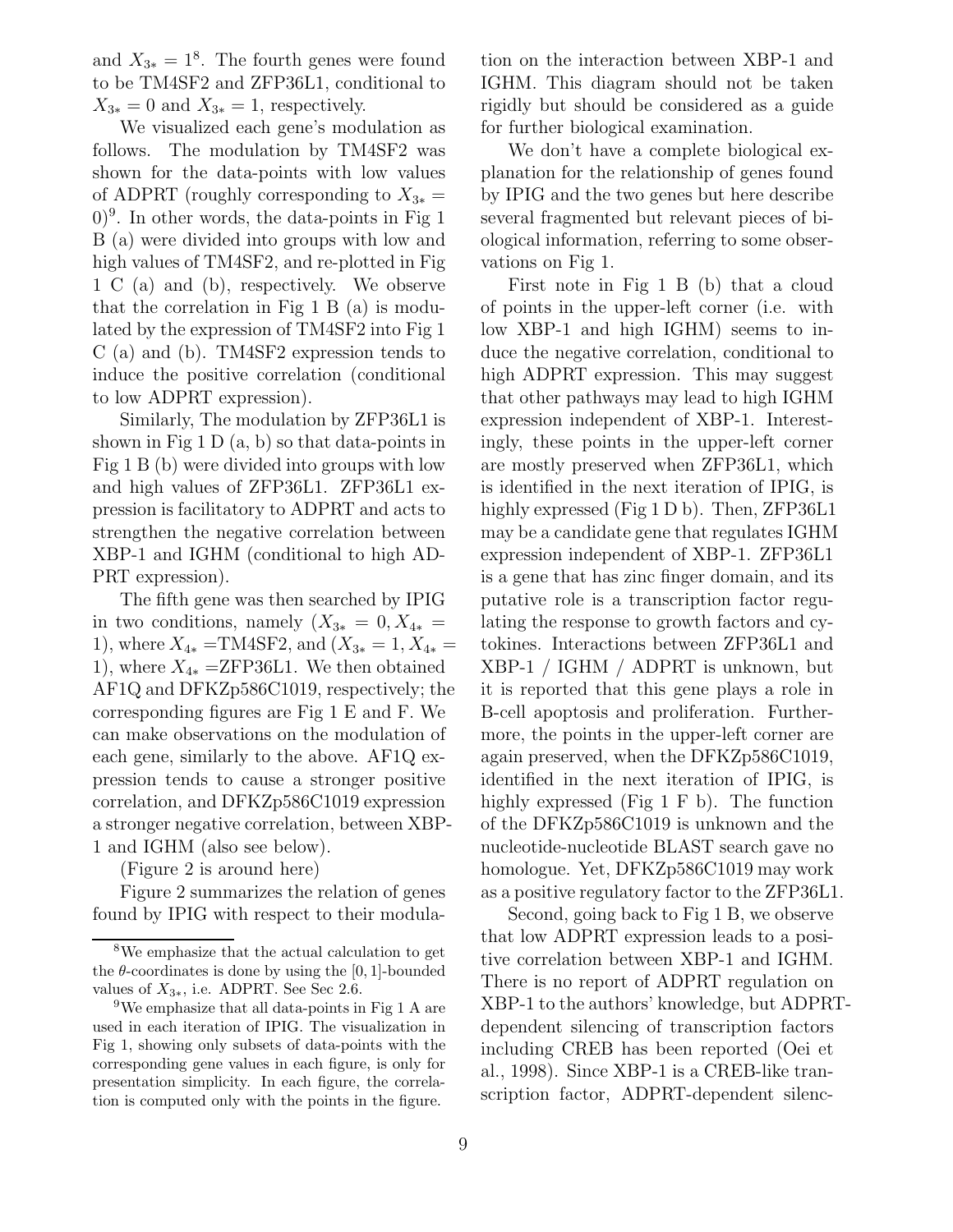ing of XBP-1 may occur, i.e. ADPRT expression may suppress functions of XBP-1. Then the positive correlation appeared under low ADPRT expressions (Fig 1 B a), whereas this suppression is involved in the negative correlation under high ADPRT (Fig 1 B b) given other pathways discussed above.

TM4SF2 is found to modulate the correlation between XBP-1 and IGHM under low ADPRT (Fig 1 C). AF1Q is then found as modulatory, conditional to low ADPRT and high TM4SF2 (Fig 1 E). Notably, the two correlations shown in Fig 1 E (a,b) are smaller than that in Fig 1 C (b). Furthermore the scattered points in Fig 1 C (b) are somewhat concentrated in the lower-left corner or in the upper-right corner. These suggest that the correlation in Fig 1 C (b) is possibly a false one, that is, it emerged simply due to combining the two set of points in the two corners. We note that IPIG may successfully discover such a false correlation, by inspecting higher-order interactions. This kind of observation cannot be made if we inspect only the pair-wise correlation, as hierarchical clustering does. TM4SF2 is a gene for transmembrane protein, belonging to the Transmembrane 4 Superfamily, and associates with various surface molecules to build a network of molecular interactions (Hemler, 2001). AF1Q is also a transmembrane protein. Thus, TM4SF2 and AF1Q may work together but their exact co-function is unknown.

(Figure 3 is around here)

**Remark 1**. Gene data sorted by hierarchical clustering is shown in Fig 3. Genes found by IPIG are somewhat close to each other but not next to each other (see figure legend). Thus, IPIG may provide a valuable new information, which would not be found by hierarchical clustering (see Discussion).

**Remark 2**. One concern in using IPIG is the stability, that is, a question of how IPIG behaves if the data is somewhat perturbed. We show a preliminary result on this issue. We have examined how IPIG would choose the third gene, when a number of data points is removed from the original 327 samples, up to 5% removal (i.e, the removal of 16 data points). The result is shown in Fig 4 (see the legend for the details of this examination). Only two genes were chosen as the third gene in all conditions. ADPRT, which is the gene chosen by IPIG with the full sample, was chosen in almost all conditions. TM4SF2 started to occupy 3 % around 5 points removal and became 32.7 % with 16 points removal. No other genes were chosen in any conditions. This result indicates that IPIG is to an extent susceptible to perturbation, which is a general tendency of any methods that inspect interaction of random variables. Yet, it also suggests that IPIG works reasonably with a small perturbation in that the ADPRT was dominant and in that only two genes, including the ADPRT, were selected. Further discussion is given in the next section.

# **4 DISCUSSION**

We have shown how the information geometric measure of a binary random vector can be applied to analyze gene interaction. We rerepresented gene interaction, where gene expressions are given by real values, to the information geometric measure of a binary random vector, or the  $\theta$ -coordinates (and the  $\eta$ coordinates). This re-representation is very simple, one of the strengths of our method. Using the properties of this dual orthogonal coordinates under the weak definition of conditional independence, we can investigate the fine structure of gene interaction. In particular, we proposed an iterative procedure, called IPIG, to investigate hidden causes (i.e. other genes) for the interaction of two genes of interest. IPIG is useful in discovering a gene interaction hidden in data and selecting candidate genes for further biological investigation. Using dataset of ALL, we demonstrated the validity of IPIG.

Let us discuss the relation between our approach and two other related methods, namely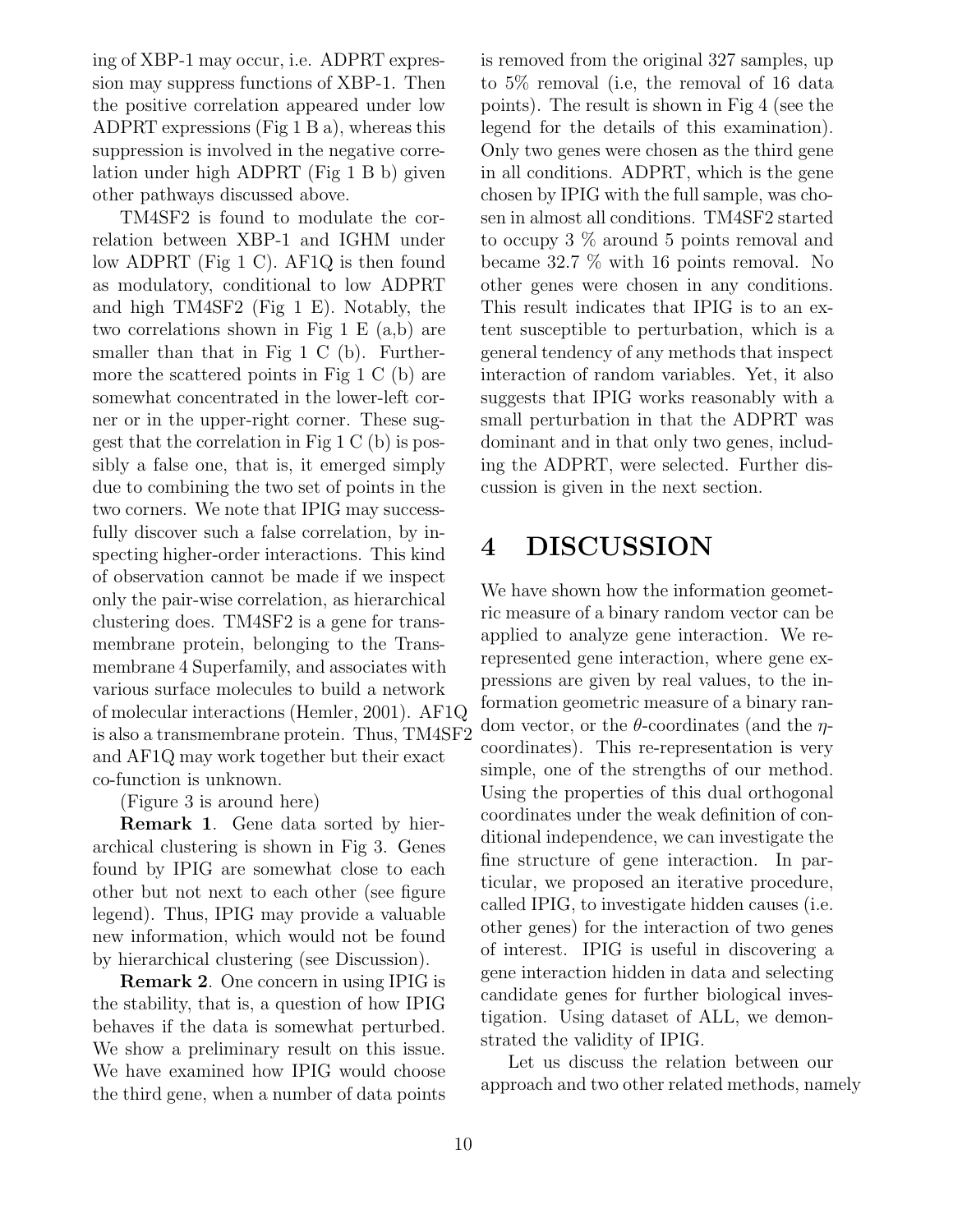hierarchical clustering and graphical models  $(GMs)^{10}$ . In general, an approach with the stronger assumption can treat a larger number of variables, however, only with the more lmited probabilistic structure of the variables. Hierarchical clustering investigates only the pair-wise interaction, which basically corresponds to assuming the  $\theta$ -coordinates of thirdorder and higher-order interaction as zero in our approach. It is attractive, with its low computational load, when a primary interest is to look over the interaction of as many genes as possible. However, it cannot discover the fine gene interactions treated by our approach. Both GMs and our approach address the high-order interaction with a more computational load. GMs, however, use a stronger assumption (i.e. the strong definition of the conditional independence) than our approach (the weak definition). The GM framework is for a more general class of probability distributions. Our approach focuses on the probability of a binary random vector (but see below) and thereby fully utilizes its properties (e.g.  $\theta$ -coordinates), so that it is easy to implement. Also, IPIG systematically provides a set of candidate genes important for the fine interaction. Taking these together, we consider that our approach is particularly suitable for finding and exploring the fine interaction of a relatively small set of genes (e.g. pre-screening of a biological test). Conversely, GMs are particularly suitable for making a prediction based on its estimate of a relatively large gene network (e.g. disease diagnosis). Finally, we just mention that the class of the model trivially becomes equivalent between GMs and our approach, if we add to GMs a sufficient number of latent variables, provided GMs treats a binary random vector.

Let us discuss the limitation of IPIG and its future extension. First, IPIG investigates the interaction and rigorously speaking, cannot distinguish cause and effect. For example, when we say that one gene is 'modulatory' on other two genes (e.g. Results section), it should be understood as indicating not that the gene is causative on the interaction of the other two but that the interaction is correlated with the degree of expression of the gene. To address a question of cause and effect, IPIG should be combined with some other approaches. Second, we represented gene interaction through the coordinates of binary random vector but in principle, this mapping cannot fully capture the 'true' interaction in original data. This is simply because the probability distribution of real values may have more dimensions (infinite in principle) than that of binary random vectors. It is possible to extend our method from the binary to k-discrete random variable case. The current binary model, however, may be sufficient for selecting genes of interest as pre-screening of biological test. Examination on this issue is needed. Third, IPIG is found to be to an extent susceptible to statistical fluctuation of data (see Remark 2 in Results). From a theoretical viewpoint, this fact motivates an exploration of robust statistical techniques in IPIG. From a practical viewpoint, the result in Fig 4 suggests that a modified IPIG (see the end of Sec 2.5) may be useful in practice, combined with a perturabation test. In Fig 4, we found that the TM4SF2 is another potential candidate for the third gene in addition to the ADPRT. On the other hand, with the full sample, after choosing ADPRT in the first iteration, the IPIG chose the TM4SF2 in the next iteration, as the forth gene *conditional to low ADPRT*. These two facts together suggest that it may be worth to also examine the TM4SF2 in the case of high ADPRT. In other words, this suggest using a modified IPIG, which means considering both two genes modulatory before proceeding to the next iteration and which departs from the original IPIG that is strictly iterative. Finally, IPIG is only one instantiation of using the information geometric measure for DNA

<sup>10</sup>Here, we mostly discuss on GMs with undirected graphs.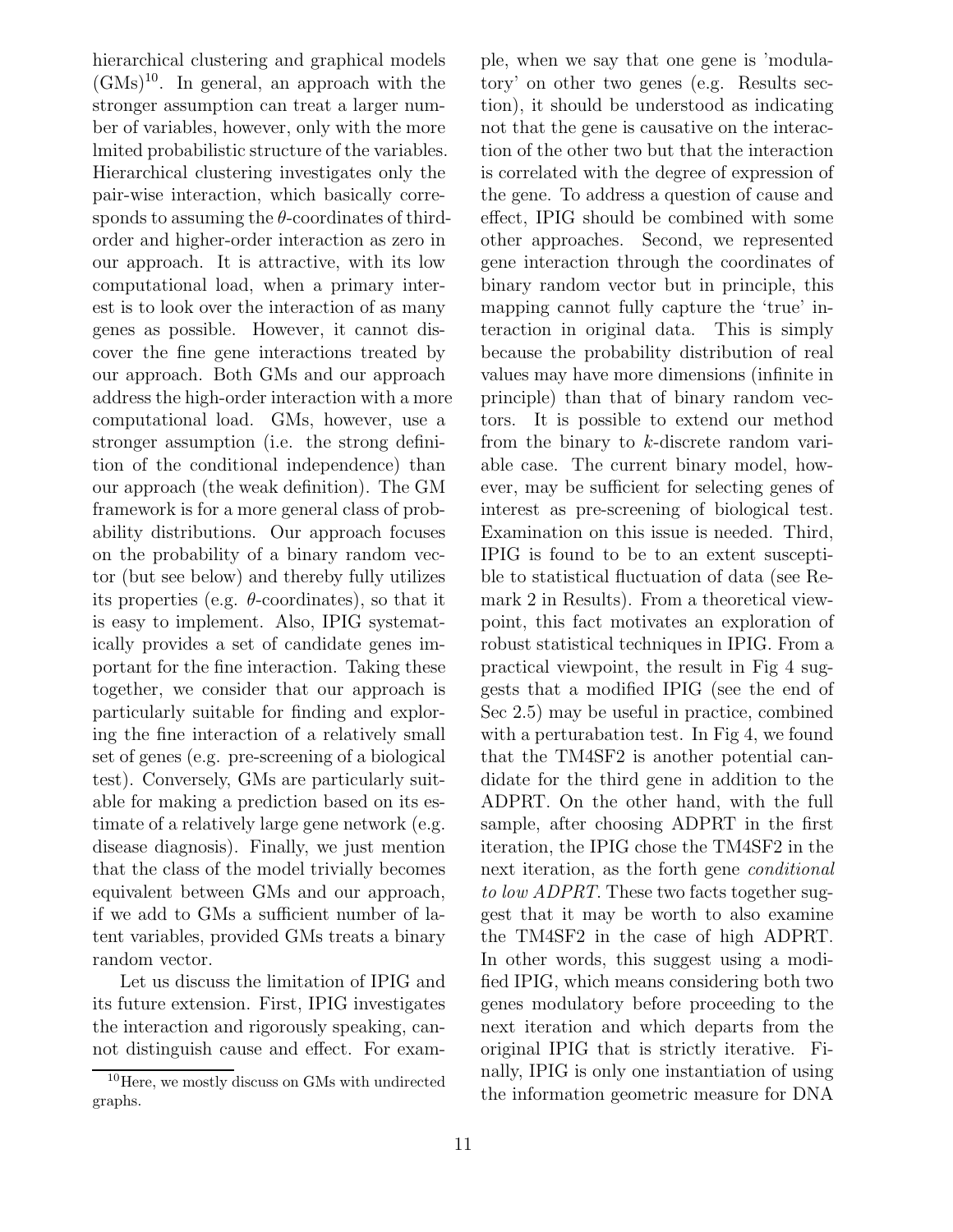microarray data analysis. We must further explore its possibilities.

### **Acknowledgments**

The authors are grateful for the comments of reviewers. HN thanks J. Read for her comments on the draft.

## **References**

- T. Akutsu, S. Miyano, and S. Kuhara. 2000. Inferring qualitative relations in genetic networks and metabolic pathways. *Bioinformatics*, 16(8):727–734.
- S. Amari and H. Nagaoka. 2000. *Methods of Information Geometry*. AMS and Oxford University Press.
- S. Amari. 2001. Information geometry on hierarchical decomposition of stochastic interactions. *IEEE Transaction on Information Theory*, pages 1701–1711.
- Y. M. M Bishop, S. E. Fienberg, and P. W. Holland. 1975. *Discrete Multivariate Analysis*. MIT Press, Cambridge, USA.
- N. R. Draper and H. Smith. 1998. *Applied Regression Analysis*. John-Wiley & Sons, New York.
- M. B. Eisen, P. T. Spellman, P. O. Brown, and D. Botstein. 1998. Cluster analysis and display of genome-wide expression patterns. *PNAS*, 95(25):14863–14868.
- N. Friedman, M. Linial, I. Nachman, and D. Pe'er. 2000. Using bayesian networks to analyze expression data. *J Comput Biol*, 7(3-4):601–620.
- Martin E. Hemler. 2001. Specific tetraspanin functions. *J. Cell Biol.*, 155(7):1103–1108.
- S. L. Lauritzen. 1996. *Graphical Models*. Oxford Science Publications, Oxford.
- H. Nakahara and S. Amari. 2002a. Informationgeometric decomposition in spike analysis.

In T. G. et al. Dietterich, editor, *NIPS*, volume 14, page in press. MIT Press: Cambridge.

- H. Nakahara and S. Amari. 2002b. Information geometric measure for neural spikes. *Neural Computation*, 14(10):2269–2316.
- H. Nakahara, S. Nishimura, M. Inoue, G. Hori, and S. Amari. 2002. Log linear model and gene interaction in dna microarray data. Technical report, as RIKEN BSI BSIS Tech Report No02-2 avaiable at www.mns.brain.riken.go.jp/ nakahara/papers/TR IGDNA.ps, TR IGDNA.pdf.
- S. L. Oei, J. Griesenbeck, M. Schweiger, and M. Ziegler. 1998. Regulation of rna polymerase ii-dependent transcription by poly(adp-ribosyl)ation of transcription factors. *Journal of Biological Chemistry*, 273(48):31644–31647.
- J. Pearl. 1988. *Probablistic reasoning in intelligent systems*. Morgan Kaufmann, San Mateo, CA.
- D. Pe'er, A. Regev, G. Elidan, and N. Friedman. 2001. Inferring subnetworks from perturbed expression profiles. *Bioinformatics*, 17 Suppl 1:S215–S224.
- A. M. Reimold, N. N. Iwakoshi, J. Manis, P. Vallabhajosyula, E. Szomolanyi-Tsuda, E. M. Gravallese, D. Friend, M. J. Grusby, F. Alt, and L. H. Glimcher. 2001. Plasma cell differentiation requires the transcription factor xbp-1. *Nature*, 412(6844):300–307.
- J. Whittaker. 1990. *Graphical models in applied multivariate statistics*. John wiley & sons, Chichester, England.
- E.-J. Yeoh, M. E. Ross, S. A. Shurtleff, W. K. Williams, D. Patel, R. Mahfouz, F. G. Behm, S. C. Raimondi, M. V. Relling, A. Patel, C. Cheng, D. Campana, D. Wilkins, X. Zhou, J. Li, H. Liu, C.-H. Pui, W. E. Evans, C. Naeve, L. Wong, and J. R. Downing. 2002. Classification, subtype discovery, and prediction of outcome in pediatric acute lymphoblastic leukemia by gene expression profiling. *Cancer Cell*, 1(2):133–143.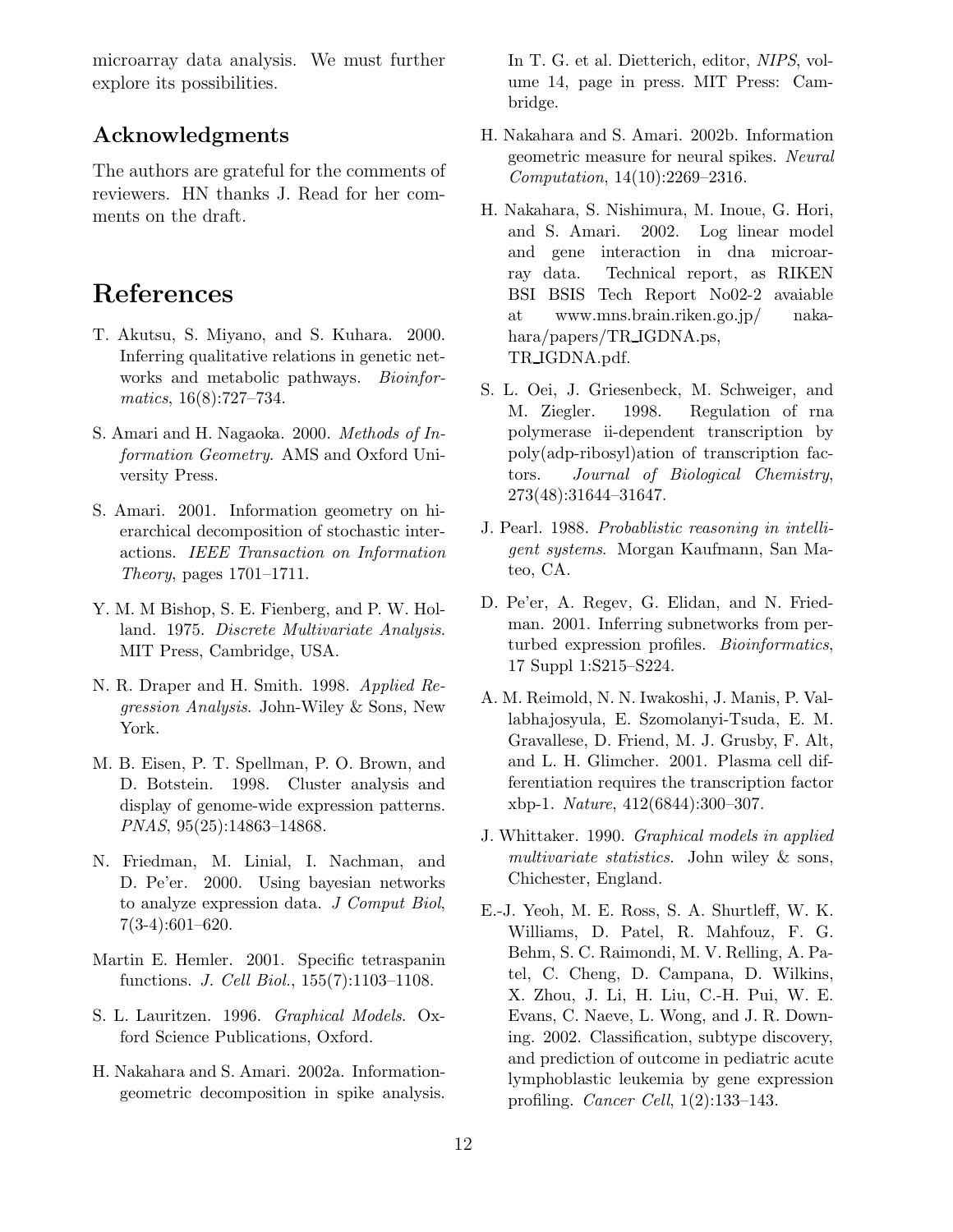#### **Figure legends**

Figure 1: IPIG gives decomposition of the interaction between two genes, XBP-1 and IGHM.

Figure 2: Scheme drawn from the results in Fig 1. The arrow and flat heads indicate the positive and negative influence onto the gene (and/or the gene interaction), respectively.

Figure 3: Genes are sorted by hierarchical clustering. The positions of genes found by IPIG are also indicated. The gene numbers (counting from the top among 9887) are as follows: AF1Q (5332), DKFZp586C1019 (6037), IGHM (9010), XBP-1 (9070), TM4SF2 (5332), ADPRT (9378), and ZFP36L1 (9384).

Figure 4: Perturbation test. From the original 327 samples, a number of data points is randomly removed and IPIG is used to identify the third gene (i.e the first iteration of IPIG). This process is repeated a thousand times and we then identified the percentage of the identities of the chosen third gene in the thousand trials (ordinate). The number of data points removed ranges from 1 to 16 (abscissa), where 16 corresponds to 5 % of the sample size.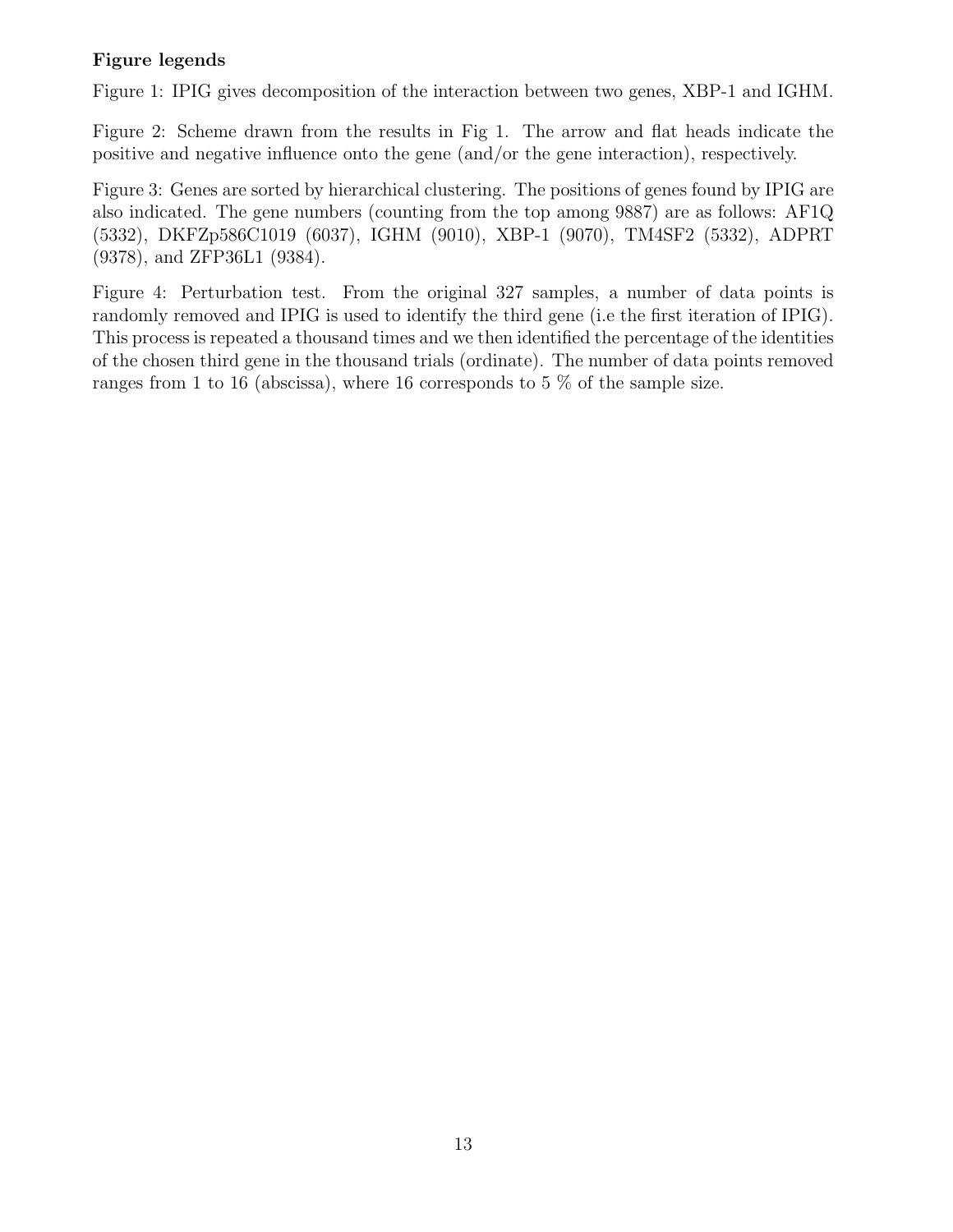# **Figure 1**



**Figure 1**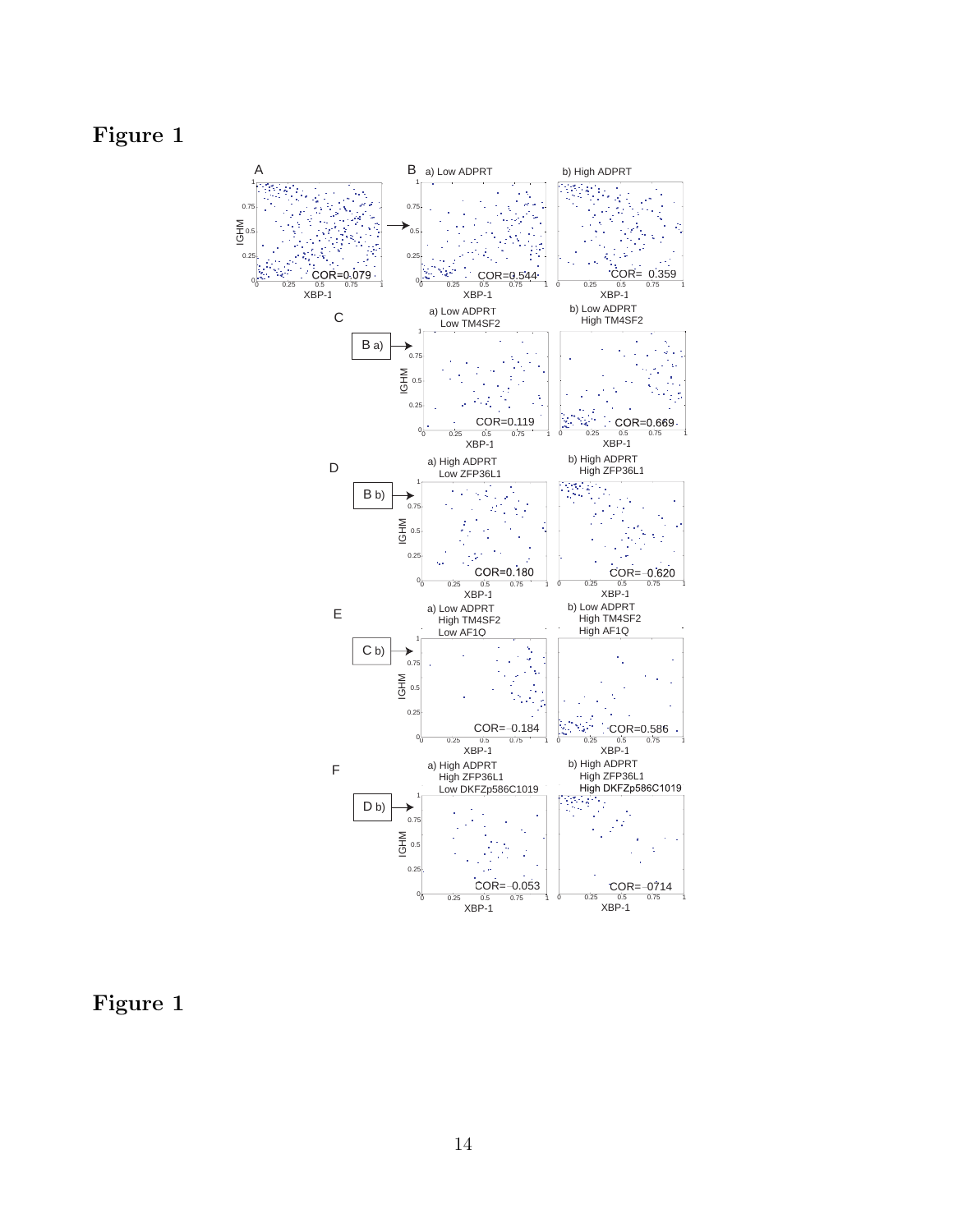**Figure 2**



**Figure 2**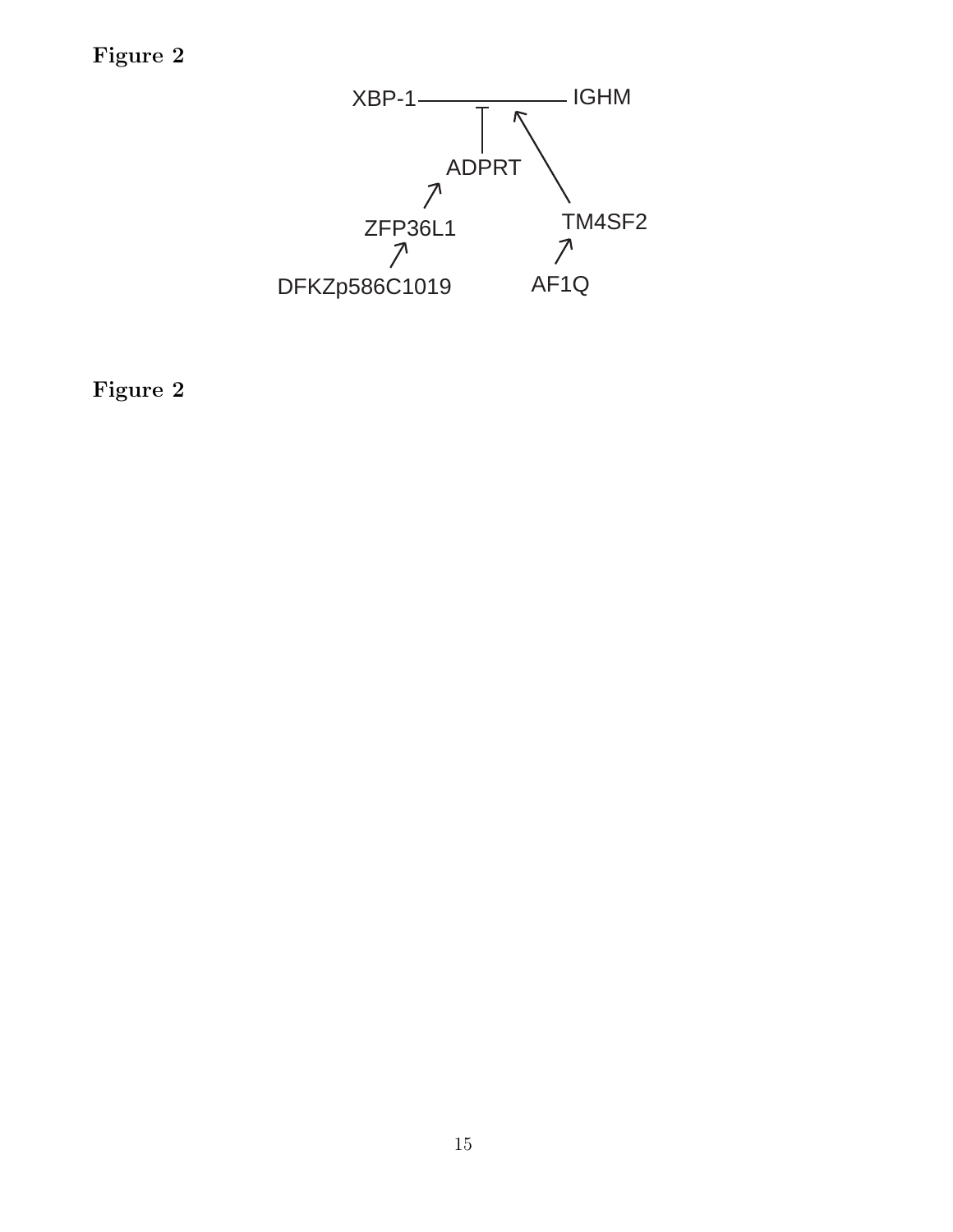



**Figure 3**